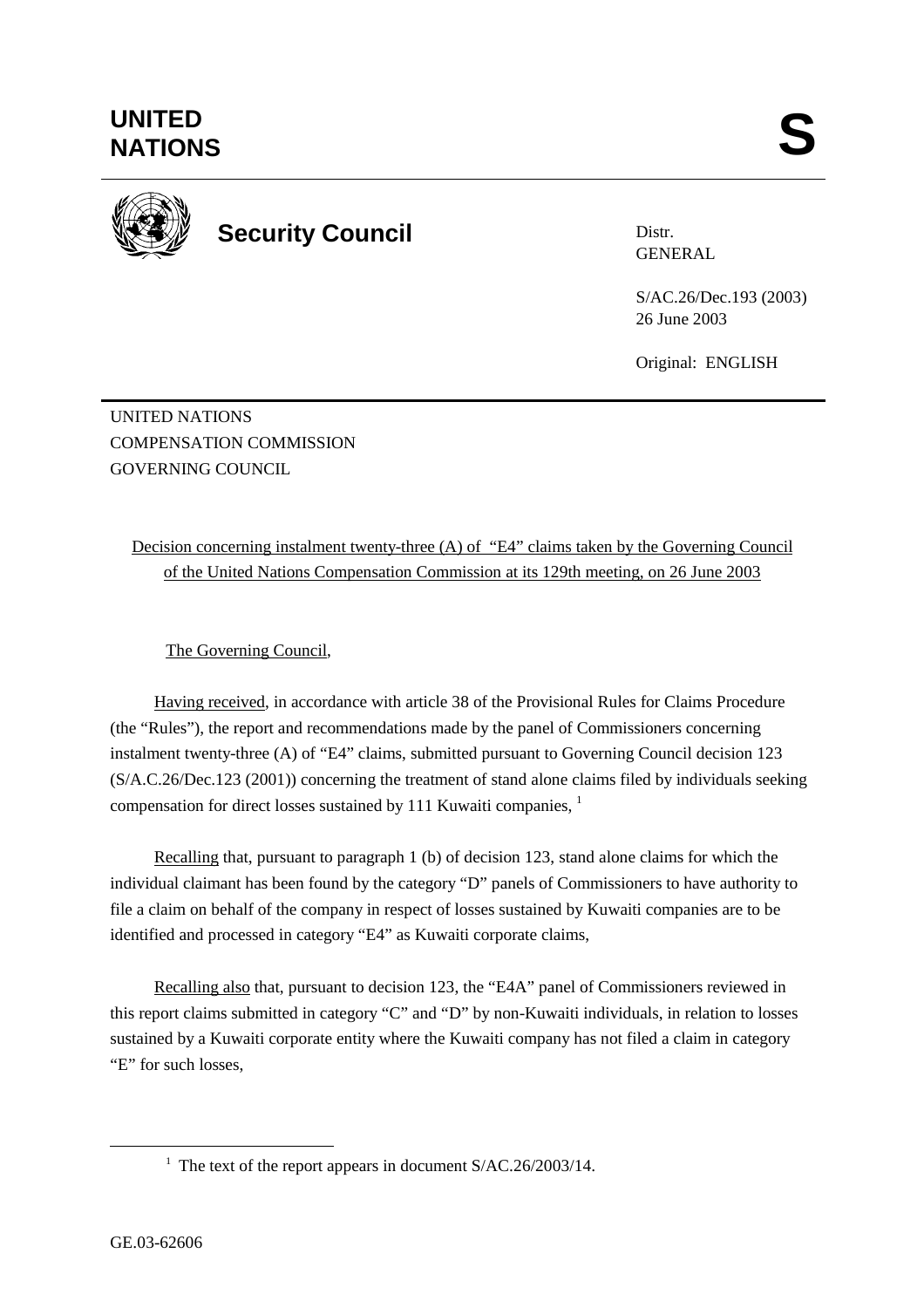## S/AC.26/Dec.193 (2003) Page 2

Noting that, where more than one category "C" or category "D" claim was submitted for the losses of the same Kuwaiti company, the "E4A" panel of Commissioners has considered the claims together in order to review the consolidated losses of the company,

Noting also that the category "D" panels of Commissioners found that all of the individual claimants who have filed category "C" or "D" claims included in this instalment have shown authority to file the claim on behalf of the Kuwaiti company,

1. Approves the recommendations made by the panel of Commissioners, and, accordingly,

2. Decides, pursuant to decision 123 and article 40 of the Rules, to approve the amounts of the recommended awards concerning the Kuwaiti corporate claims covered in the report. The aggregate amount awarded, based on the recommendations contained in annex I of the report, is as follows:

Table.1 Recommended awards for stand alone claims

| <b>Number of Kuwaiti</b><br>corporate claims<br>recommended for<br>payment | Number of Kuwaiti<br>corporate claims not<br>recommended for<br>payment | Amount of compensation<br>claimed (USD) | Amount of compensation<br>recommended (USD) |
|----------------------------------------------------------------------------|-------------------------------------------------------------------------|-----------------------------------------|---------------------------------------------|
| 105                                                                        |                                                                         | 148, 172, 826                           | 38,891,974                                  |

3. Notes that, as referred to in paragraph 16 of the report, one Kuwaiti corporate claim was withdrawn by the claimant in the course of the Panel's review of this instalment,

4. Recalls that, in addition to implementing the awards set out in paragraph 2 above, pursuant to paragraph 1 (e) of decision 123, the Executive Secretary will, within the limits of duly registered claims, carry into effect the decisions of the bilateral committees constituted pursuant to the guidelines annexed to decision 123 when payment is made,

5. Recalls also that paragraph 1 (g) of decision 123 directs the Executive Secretary to make payments on behalf of the Government of the State of Kuwait, pursuant to the irrevocable delegation of authority annexed to decision 123, to the Governments and other submitting entities of the portions of awards of compensation to which category "C" and/or "D" claimants are entitled, as determined by the bilateral committees under the guidelines, as follows: <sup>2</sup>

 $\overline{\phantom{a}}$  $\frac{1}{2}$  In conformity with the provisions on confidentiality in the Rules (article 30, paragraph 1, and article 40, paragraph 5), information concerning the amount to be paid to each individual claimant will not be made public, but will be provided to each respective Government and international organization separately.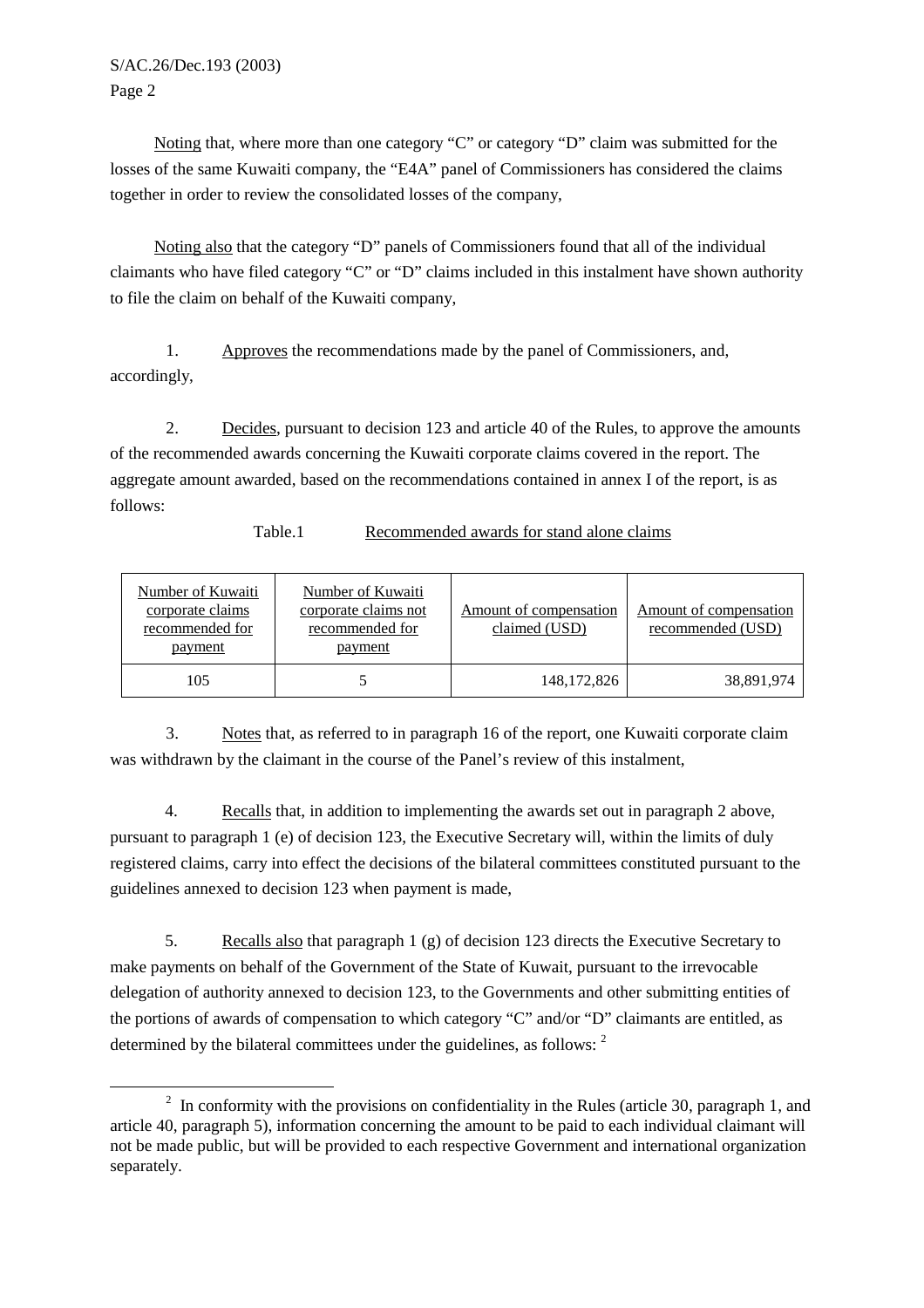## Table 2. Distribution of awards to individual claimants applying bilateral committee determinations made pursuant to article 2 of the guidelines annexed to decision 123 to recommended awards in the report

| Country or international<br>organization | Number of individual<br>claims | Amount claimed for<br>corporate losses in<br>individual claims (USD) | Amount of compensation<br>(USD) |
|------------------------------------------|--------------------------------|----------------------------------------------------------------------|---------------------------------|
| Austria                                  | $\mathfrak{2}$                 | 319,870                                                              | nil                             |
| Canada                                   | 3                              | 1,067,509                                                            | 557,629                         |
| Egypt                                    | 2                              | 200,692                                                              | 61,779                          |
| India                                    | 3                              | 8,021,540                                                            | 1,335,198                       |
| Jordan                                   | 109                            | 128,280,137                                                          | 30,534,516                      |
| Lebanon                                  | 1                              | 67,266                                                               | 26,907                          |
| Netherlands                              |                                | 542,837                                                              | 196,793                         |
| Spain                                    | 1                              | 204,250                                                              | 33,965                          |
| Syrian Arab Republic                     | 9                              | 5,662,863                                                            | 2,540,779                       |
| United Kingdom                           | 1                              | 595,156                                                              | 120,411                         |
| Yemen                                    | 1                              | 1,604,287                                                            | 697,733                         |
| <b>UNRWA Gaza</b>                        | $\mathfrak{2}$                 | 1,606,419                                                            | 246,420                         |
| Total                                    | 135                            | 148, 172, 826                                                        | 36, 352, 130                    |

6. Notes that, pursuant to the determinations of the bilateral committees as to the entitlement of individual claimants to the losses of Kuwaiti companies, the amounts of compensation recommended by the Panel to be paid to nine claimants have been reduced by a total amount of USD 1,718,125,

 7. Notes also that the amounts of compensation to be paid to 18 individual claimants, for the losses reviewed by the "E4A" panel of Commissioners in the report, have been reduced by a total amount of USD 821,719 to take into account compensation that the individual claimants have already received in category "C" and in one case, for compensation that the individual claimant had received from his Kuwaiti partner,

8. Reaffirms that when funds become available payments shall be made in accordance with decision 197 (S/AC.26/Dec.197 (2003)),

9. Notes that the amount of compensation to be paid to one claimant (claim number JO 3004552) will be reduced by the amount of 61,986.08, leaving an amount of compensation to be paid of USD 45,567.92, to take into account an overpayment previously received by the claimant in relation to a category "C" claim,